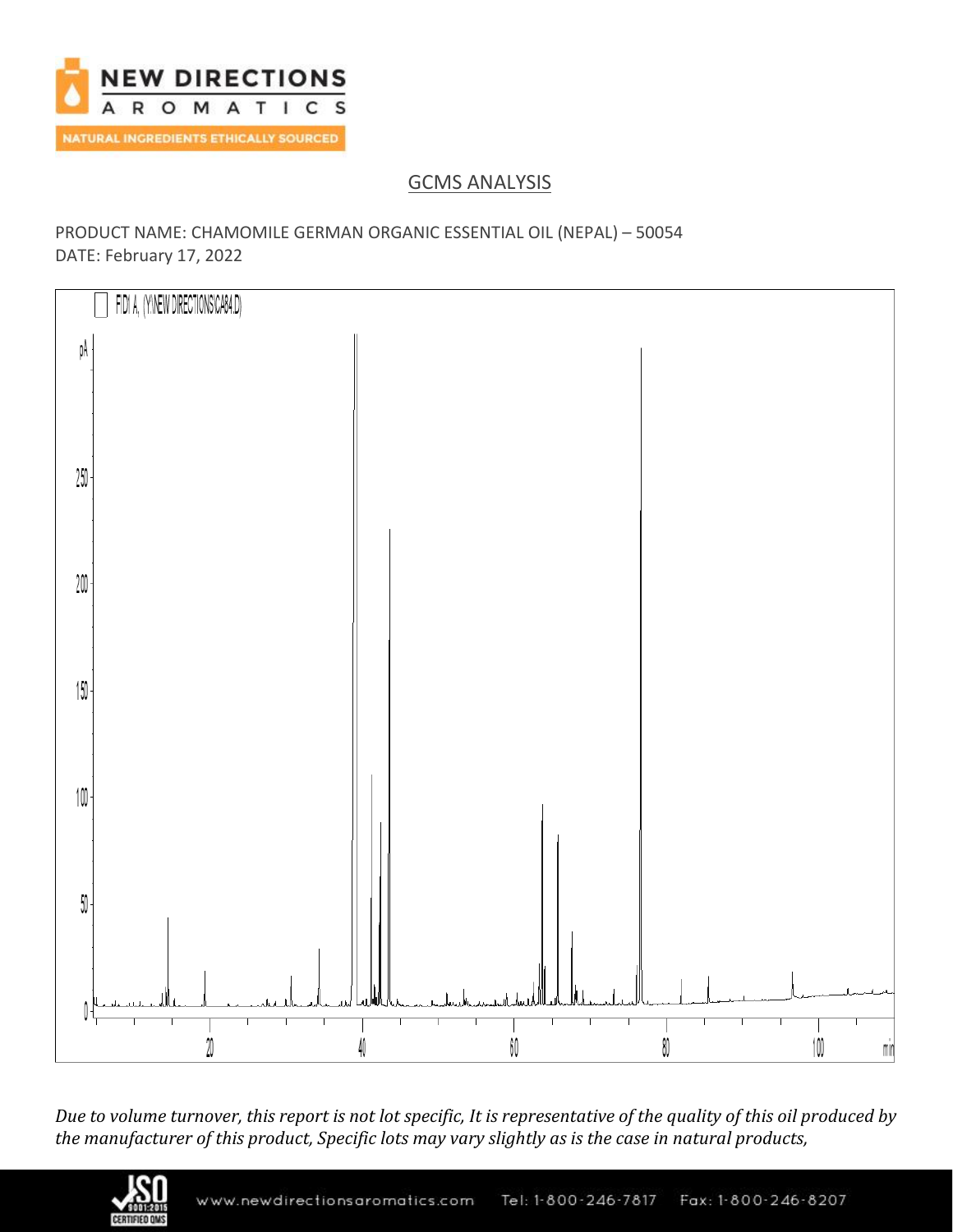

### PRODUCT NAME: CHAMOMILE GERMAN ORGANIC ESSENTIAL OIL (NEPAL) – 50054

| <b>Peak</b>     | $RT$ (min) | Compound                   | $\frac{0}{0}$ |
|-----------------|------------|----------------------------|---------------|
| $\mathbf{1}$    | 5,04       | <b>ACETONE</b>             | 0,06          |
| $\overline{2}$  | 6,06       | <b>METHYL VINYL KETONE</b> | 0,02          |
| $\overline{3}$  | 7,11       | alpha-PINENE               | 0,02          |
| $\overline{4}$  | 7,55       | ETHYL 2-METHYLBUTYRATE     | 0,04          |
| 5               | 7,99       | <b>CAMPHENE</b>            | 0,02          |
| $\overline{6}$  | 9,41       | <b>SABINENE</b>            | 0,03          |
| $\overline{7}$  | 9,88       | 2-METHYLPROPYL BUTYRATE    | 0,04          |
| 8               | 10,76      | beta-MYRCENE               | 0,05          |
| $\overline{9}$  | 12,26      | <b>LIMONENE</b>            | 0,04          |
| 10              | 13,39      | FURAN, 2-PENTYL-           | 0,03          |
| $\overline{11}$ | 13,53      | <b>BUTYL METHACRYLATE</b>  | 0,02          |
| 12              | 13,68      | cis-beta-OCIMENE           | 0,13          |
| 13              | 14,20      | gamma-TERPINENE            | 0,21          |
| $\overline{14}$ | 14,46      | trans-beta-OCIMENE         | 0,83          |
| 15              | 15,30      | p-CYMENE                   | 0,10          |
| 16              | 16,67      | <b>OCTANAL</b>             | 0,02          |
| 17              | 18,90      | 5-HEPTEN-2-ONE, 6-METHYL-  | 0,02          |
| 18              | 19,31      | <b>ARTEMISIA KETONE</b>    | 0,36          |
| 19              | 22,36      | COMPOUND Mw=150            | 0,04          |
| 20              | 26,33      | alpha-CUBEBENE             | 0,02          |
| 21              | 26,89      | alpha-LONGIPINENE          | 0,03          |
| 22              | 26,95      | <b>SILPHINENE</b>          | 0,07          |
| 23              | 27,45      | delta-ELEMENE              | 0,10          |
| 24              | 27,75      | cis-3-HEXENYL VALERATE     | 0,02          |
| 25              | 27,78      | alpha-COPAENE              | 0,02          |
| 26              | 28,45      | <b>ALIPHATIC ESTER</b>     | 0,05          |
| 27              | 28,63      | <b>ARTEMISIA ALCOHOL</b>   | 0,08          |
| 28              | 29,94      | <b>MODHEPHENE</b>          | 0,13          |
| 29              | 30,31      | alpha-GURJUNENE            | 0,02          |
| 30              | 30,67      | alpha-ISOCOMENE            | 0.46          |

#### **Disclaimer & Caution:**

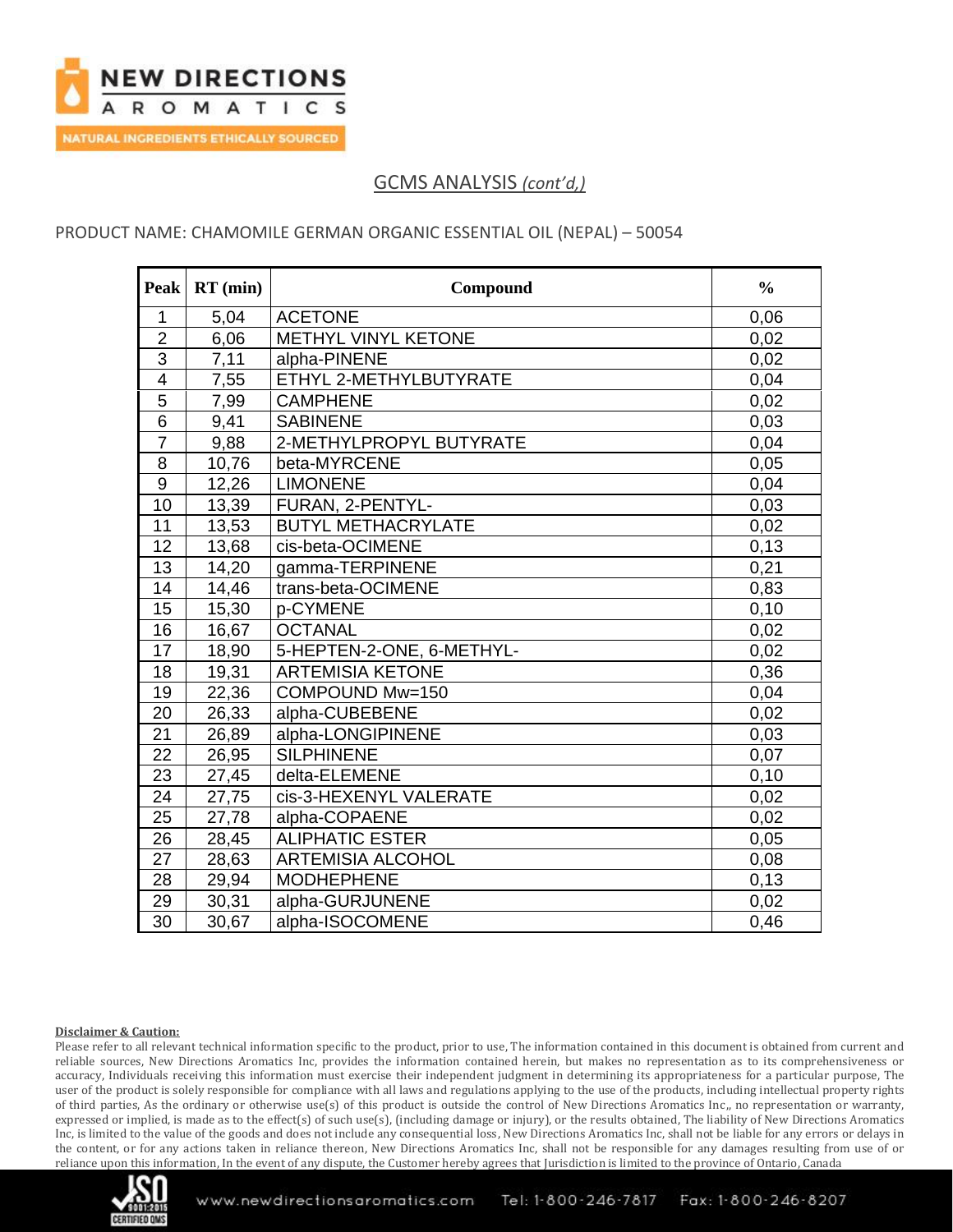

### PRODUCT NAME: CHAMOMILE GERMAN ORGANIC ESSENTIAL OIL (NEPAL) – 50054

| <b>Peak</b>     | $RT$ (min) | Compound                           | $\frac{0}{0}$ |
|-----------------|------------|------------------------------------|---------------|
| 31              | 31,10      | beta1-CUBEBENE                     | 0,03          |
| 32              | 31,22      | COMPOUND Mw=138                    | 0,02          |
| 33              | 31,31      | <b>LINALOOL</b>                    | 0,02          |
| $\overline{34}$ | 31,98      | 1-OCTANOL                          | 0,02          |
| 35              | 33,07      | epsilon-CADINENE                   | 0,04          |
| 36              | 33,26      | beta-ISOCOMENE                     | 0,07          |
| 37              | 33,34      | <b>BORNYL ACETATE</b>              | 0,02          |
| 38              | 33,79      | alpha-trans-BERGAMOTENE            | 0,02          |
| 39              | 34,10      | beta-ELEMENE                       | 0,14          |
| 40              | 34,29      | beta-CARYOPHYLLENE                 | 0,76          |
| 41              | 34,39      | COMPOUND Mw=152                    | 0,05          |
| 42              | 34,58      | <b>TERPINENE-4-OL</b>              | 0,02          |
| 43              | 34,61      | <b>SESQUITERPENE</b>               | 0,03          |
| 44              | 34,98      | <b>SESQUITERPENE</b>               | 0,02          |
| 45              | 35,20      | AROMADENDRENE                      | 0,05          |
| 46              | 35,52      | COMPOUND Mw=152                    | 0,02          |
| 47              | 35,64      | <b>THUYOPSENE</b>                  | 0,02          |
| 48              | 36,98      | KETONIC COMPOUND Mw=150            | 0,03          |
| 49              | 37,27      | ALLO-AROMADENDRENE                 | 0,10          |
| $\overline{50}$ | 37,80      | NONA-3,8-DIEN-2-ONE, 4,8-DIMETHYL- | 0,10          |
| 51              | 38,16      | <b>FARNESENE ISOMER</b>            | 0,05          |
| 52              | 38,60      | alpha-HUMULENE                     | 0,18          |
| 53              | 39,19      | <b>E-beta-FARNESENE</b>            | 52,91         |
| 54              | 39,97      | gamma-MUUROLENE                    | 0,06          |
| 55              | 40,08      | gamma-CURCUMENE                    | 0,07          |
| 56              | 40,55      | <b>LEDENE</b>                      | 0,09          |
| 57              | 41,20      | <b>GERMACRENE D</b>                | 3,07          |
| 58              | 41,43      | <b>SESQUITERPENE</b>               | 0,10          |
| 59              | 41,61      | beta-SELINENE                      | 0,17          |
| 60              | 41,65      | <b>TERPENIC OXIDE</b>              | 0,09          |

#### **Disclaimer & Caution:**

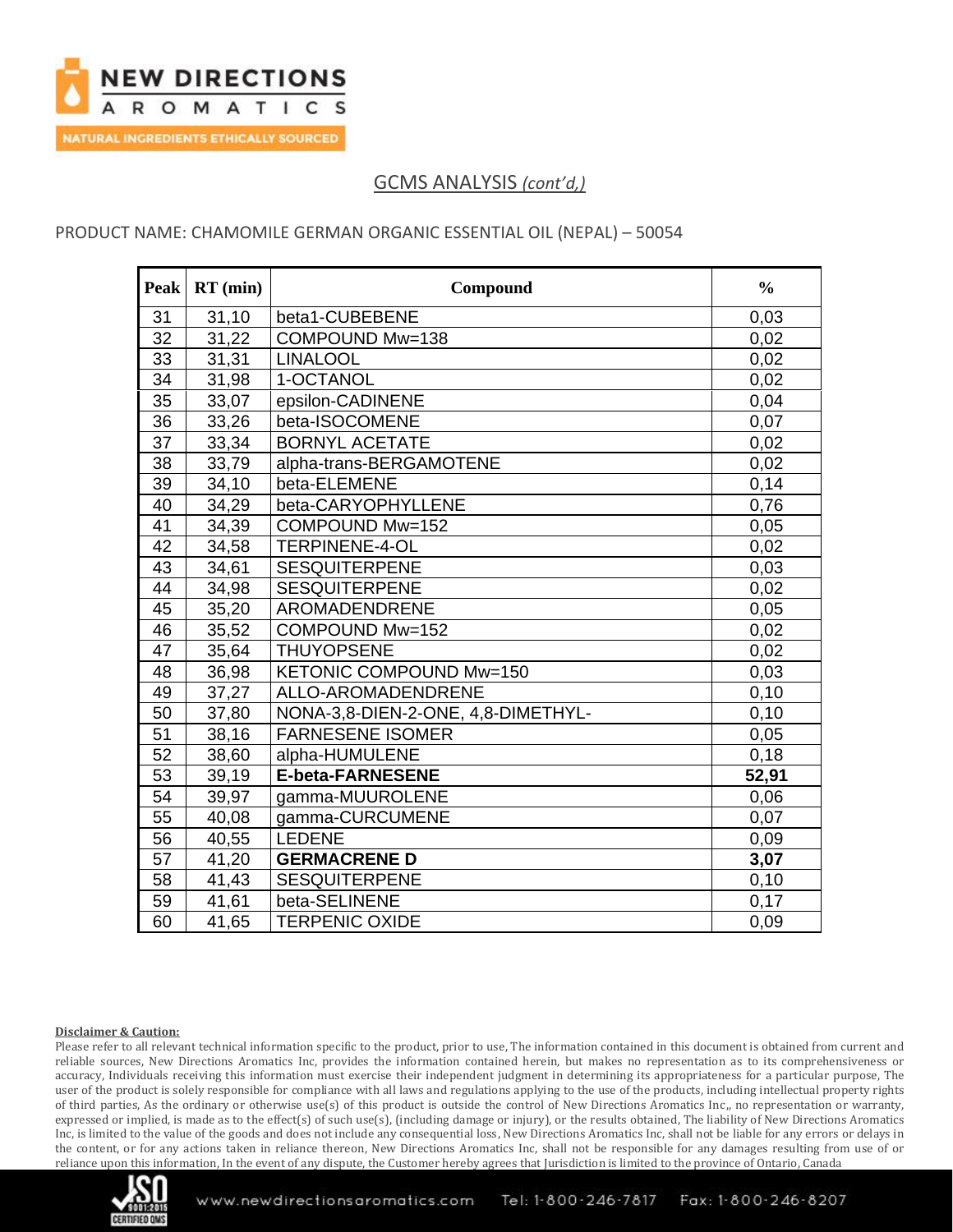

### PRODUCT NAME: CHAMOMILE GERMAN ORGANIC ESSENTIAL OIL (NEPAL) – 50054

| Peak            | $RT$ (min) | Compound                      | $\frac{0}{0}$ |
|-----------------|------------|-------------------------------|---------------|
| 61              | 41,82      | alpha-ZINGIBERENE             | 0,11          |
| 62              | 41,90      | alpha-MUUROLENE               | 0,06          |
| 63              | 42,21      | <b>BICYCLOGERMACRENE</b>      | 1,00          |
| 64              | 42,44      | cis-alpha-BISABOLENE          | 2,27          |
| 65              | 42,69      | beta-CURCUMENE                | 0,02          |
| 66              | 43,62      | E,E-alpha-FARNESENE           | 8,99          |
| 67              | 43,78      | <b>METHYL SALICYLATE</b>      | 0,06          |
| 68              | 44,05      | SESQUITERPENE Mw=202          | 0,02          |
| 69              | 44,60      | beta-SESQUIPHELLANDRENE       | 0,09          |
| 70              | 44,75      | alpha-CURCUMENE               | 0,02          |
| $\overline{71}$ | 44,77      | trans-alpha-BISABOLENE        | 0,02          |
| 72              | 44,88      | CADINA-1,4-DIENE              | 0,03          |
| 73              | 47,18      | 2-TRIDECANONE                 | 0,01          |
| 74              | 47,61      | COMPOUND Mw=152               | 0,02          |
| 75              | 49,21      | COMPOUND Mw=152               | 0,08          |
| 76              | 49,36      | <b>GERANIOL</b>               | 0,02          |
| 77              | 49,48      | PHENYLMETHYL ISOVALERATE      | 0,03          |
| 78              | 49,79      | COMPOUND Mw=194               | 0,02          |
| 79              | 50,82      | PHENYLMETHYL VALERATE         | 0,03          |
| 80              | 51,14      | <b>SESQUIROSEFURAN</b>        | 0,14          |
| 81              | 51,53      | SESQUITERPENIC EPOXIDE        | 0,05          |
| 82              | 51,94      | <b>DIHYDROCHAMAZULENE</b>     | 0,09          |
| 83              | 52,02      | DIHYDROCHAMAZULENE ISOMER     | 0,02          |
| 84              | 52,34      | SESQUITERPENIC EPOXIDE        | 0,02          |
| 85              | 52,77      | <b>GERANYL BUTYRATE</b>       | 0,04          |
| 86              | 53,35      | <b>DENDROSALIN</b>            | 0,19          |
| 87              | 53,55      | beta-IONONE                   | 0,01          |
| 88              | 53,62      | <b>ALIPHATIC ESTER</b>        | 0,10          |
| 89              | 53,73      | SESQUITERPENIC EPOXIDE        | 0,02          |
| 90              | 53,87      | <b>SESQUITERPENIC EPOXIDE</b> | 0,06          |

#### **Disclaimer & Caution:**

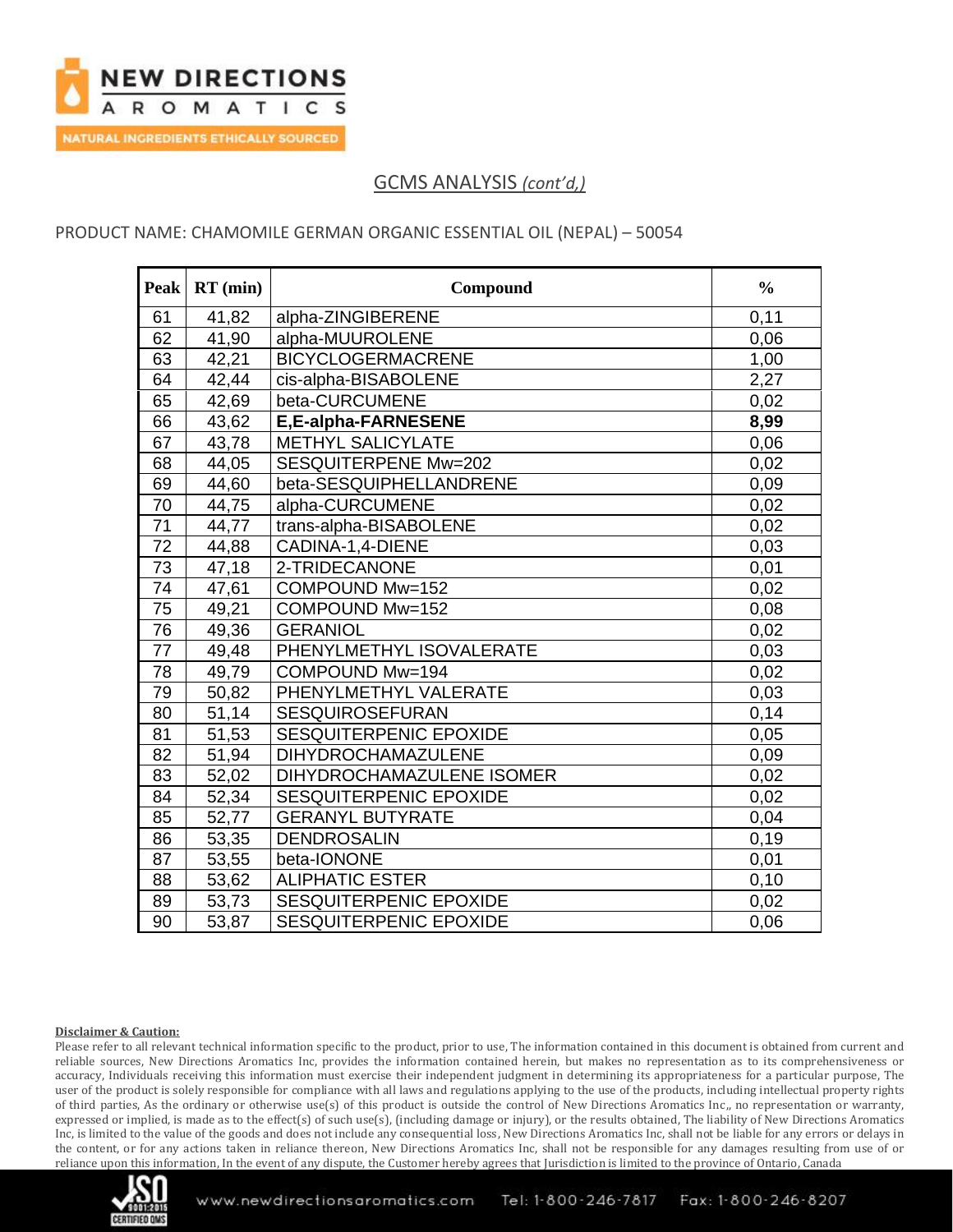

### PRODUCT NAME: CHAMOMILE GERMAN ORGANIC ESSENTIAL OIL (NEPAL) – 50054

| <b>Peak</b>     | $RT$ (min) | Compound                     | $\frac{0}{0}$ |
|-----------------|------------|------------------------------|---------------|
| 91              | 54,13      | PHYTYL COMPOUND              | 0,03          |
| 92              | 54,65      | <b>AROMATIC COMPOUND</b>     | 0,02          |
| 93              | 55,19      | <b>CITRONELLIC ESTER</b>     | 0,02          |
| $\overline{94}$ | 55,37      | AROMATIC COMPOUND            | 0,06          |
| 95              | 55,97      | <b>CARYOPHYLLENE EPOXIDE</b> | 0,05          |
| 96              | 56,36      | COMPOUND Mw=162              | 0,02          |
| 97              | 56,45      | SESQUITERPENIC EPOXIDE       | 0,01          |
| 98              | 56,55      | DEHYDRO-beta-IONONE          | 0,02          |
| 99              | 56,82      | <b>CHRYSANTHEMOL ISOMER</b>  | 0,01          |
| 100             | 56,97      | SESQUITERPENIC EPOXIDE       | 0,02          |
| 101             | 57,18      | <b>SESQUITERPENOL</b>        | 0,02          |
| 102             | 57,46      | PENTADECANAL                 | 0,09          |
| 103             | 57,76      | SESQUITERPENIC EPOXIDE       | 0,02          |
| 104             | 57,83      | COMPOUND Mw=192              | 0,03          |
| 105             | 58,20      | <b>LEDOL</b>                 | 0,02          |
| 106             | 58,62      | <b>NEROLIDOL</b>             | 0,10          |
| 107             | 59,00      | PRECOCENE I                  | 0,21          |
| 108             | 60,02      | AROMATIC COMPOUND Mw=200     | 0,02          |
| 109             | 60,33      | AROMATIC COMPOUND Mw=218     | 0,16          |
| 110             | 60,62      | <b>GLOBULOL</b>              | 0,06          |
| 111             | 60,87      | <b>VIRIDIFLOROL</b>          | 0,05          |
| 112             | 61,19      | COMPOUND Mw=186              | 0,06          |
| 113             | 61,83      | <b>SESQUITERPENOL</b>        | 0,09          |
| 114             | 62,37      | SESQUITERPENIC EPOXIDE       | 0,10          |
| 115             | 62,49      | SESQUITERPENIC EPOXIDE       | 0,25          |
| 116             | 62,66      | <b>SESQUITERPENOL</b>        | 0,05          |
| 117             | 63,25      | <b>SPATHULENOL</b>           | 0,54          |
| 118             | 63,32      | <b>BISABOLOL C OXIDE</b>     | 0,06          |
| 119             | 63,70      | alpha-BISABOLOL OXIDE B      | 2,56          |
| 120             | 63,99      | PENTADECANONE, TRIMETHYL-    | 0.45          |

#### **Disclaimer & Caution:**

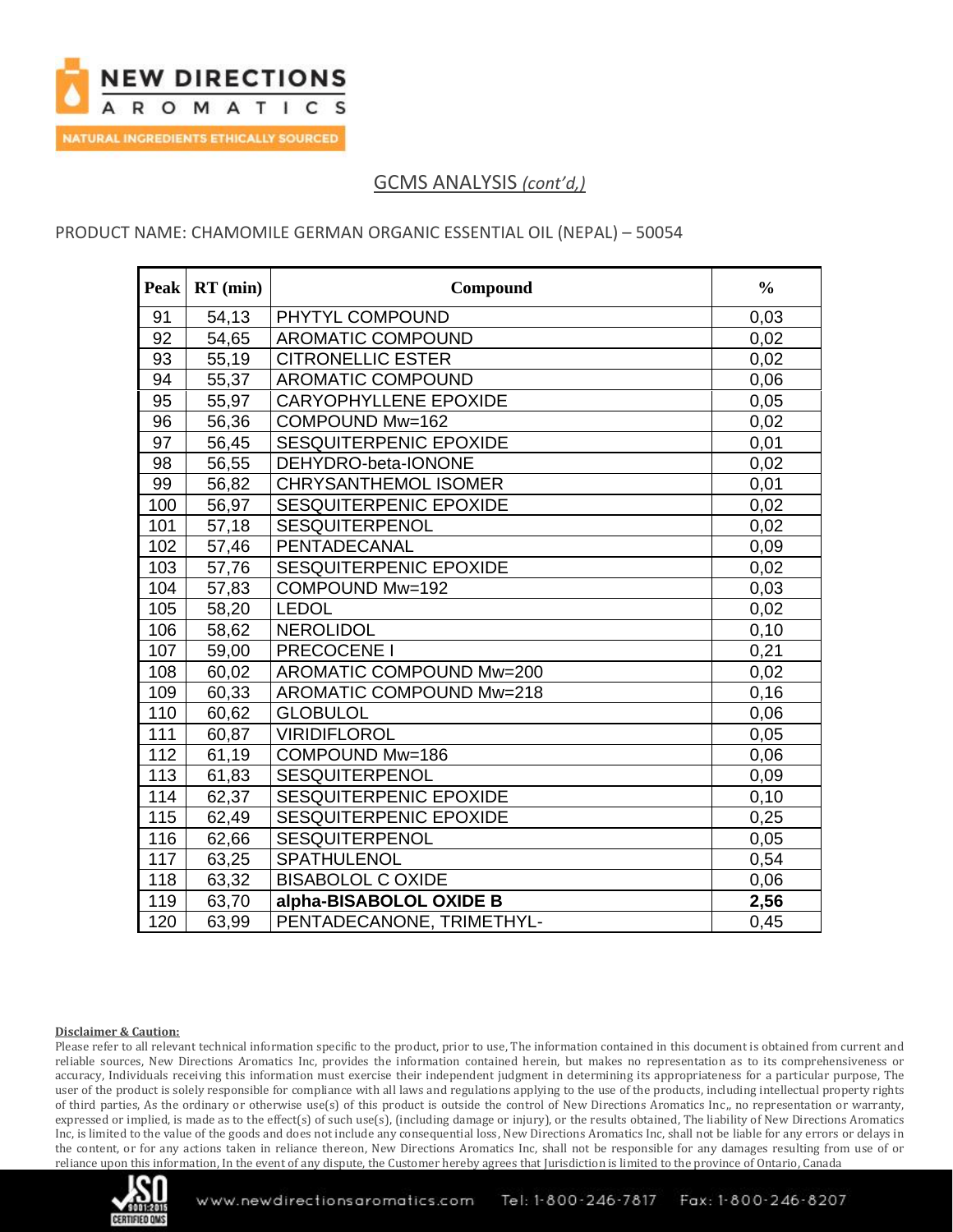

### PRODUCT NAME: CHAMOMILE GERMAN ORGANIC ESSENTIAL OIL (NEPAL) – 50054

| <b>Peak</b> | $RT$ (min) | Compound                      | $\frac{0}{0}$ |
|-------------|------------|-------------------------------|---------------|
| 121         | 64,85      | alpha-BISABOLOL OXIDE B       | 0,05          |
| 122         | 65,34      | PENTADECANONE, TRIMETHYL-     | 0,09          |
| 123         | 65,54      | <b>BISABOLOL OXIDE ISOMER</b> | 0,03          |
| 124         | 65,74      | <b>BISABOLOL OXIDE A</b>      | 2,19          |
| 125         | 65,89      | SESQUITERPENIC EPOXIDE        | 0,05          |
| 126         | 66,68      | SESQUITERPENIC EPOXIDE        | 0,02          |
| 127         | 66,82      | SESQUITERPENIC EPOXIDE        | 0,01          |
| 128         | 66,94      | SESQUITERPENIC EPOXIDE        | 0,02          |
| 129         | 67,60      | alpha-BISABOLOL               | 0,82          |
| 130         |            | beta-NOOTKATOL                |               |
| 131         | 68,00      | beta-EUDESMOL                 | 0,26          |
| 132         | 68,17      | alpha-CADINOL                 | 0,08          |
| 133         | 68,20      | <b>GERANYLLINALOL ISOMER</b>  | 0,16          |
| 134         | 68,30      | <b>FARNESYL ACETATE</b>       | 0,03          |
| 135         | 68,64      | AROMATIC COMPOUND Mw=168      | 0,03          |
| 136         | 69,00      | SESQUITERPENIC EPOXIDE        | 0,18          |
| 137         | 69,99      | <b>CAPRIC ACID</b>            | 0,06          |
| 138         | 70,53      | SESQUITERPENIC EPOXIDE        | 0,03          |
| 139         | 70,69      | <b>SESQUITERPENOL</b>         | 0,02          |
| 140         | 70,90      | AROMATIC COMPOUND             | 0,03          |
| 141         | 71,28      | COMPOUND Mw=162               | 0,02          |
| 142         | 71,42      | COMPOUND Mw=248               | 0,02          |
| 143         | 71,73      | SESQUITERPENIC EPOXIDE        | 0,03          |
| 144         | 71,96      | <b>ALIPHATIC ALCOHOL</b>      | 0,02          |
| 145         | 72,02      | <b>FARNESOL ISOMER</b>        | 0,07          |
| 146         | 72,50      | SESQUITERPENIC EPOXIDE        | 0,04          |
| 147         | 73,05      | <b>TRICOSANE</b>              | 0,18          |
| 148         | 73,73      | SESQUITERPENIC EPOXIDE        | 0,03          |
| 149         | 73,88      | SESQUITERPENIC EPOXIDE        | 0,02          |
| 150         | 74,19      | <b>BERGAMOTOL ISOMER</b>      | 0.07          |

#### **Disclaimer & Caution:**